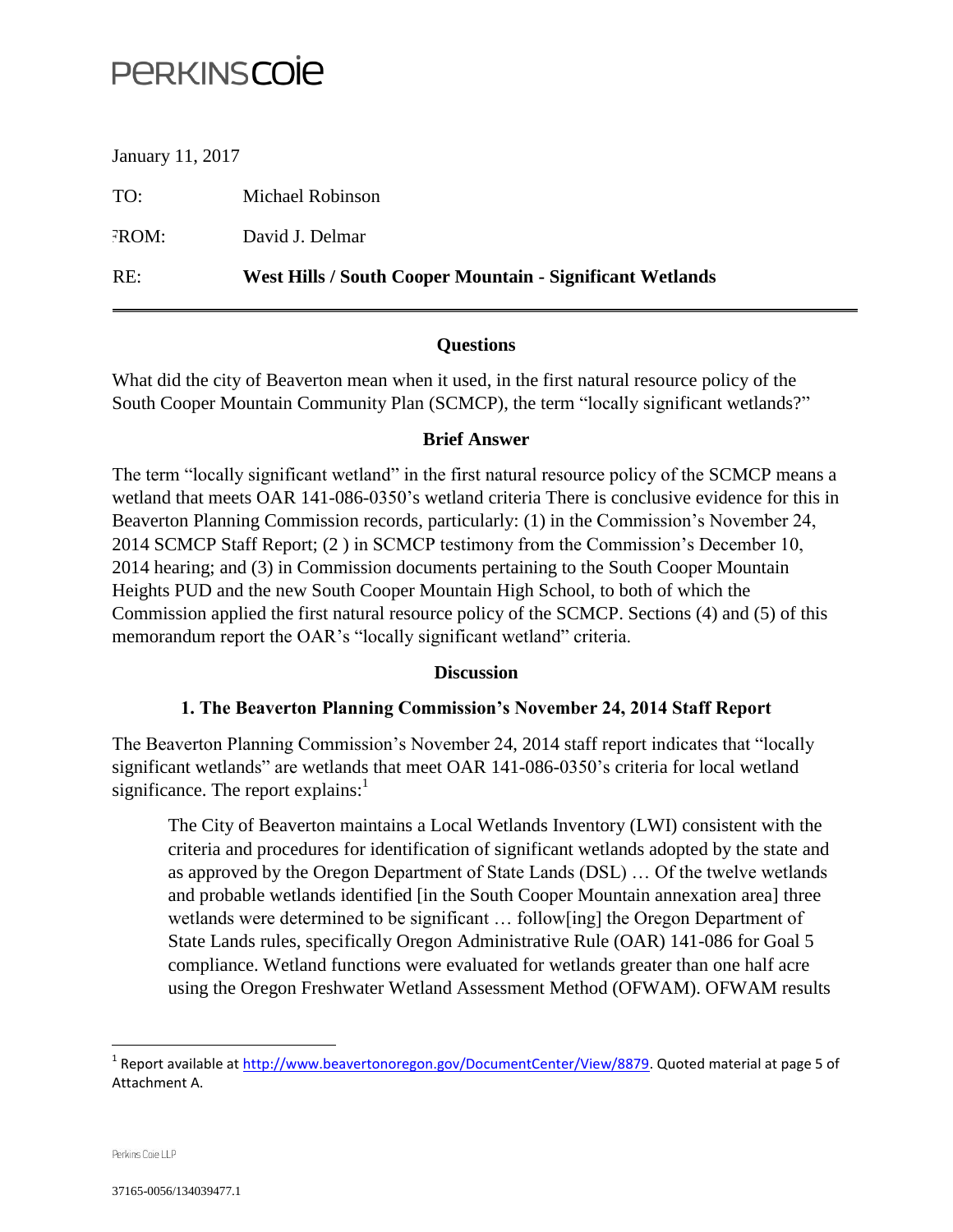were used to determine if any of the SCMAA wetlands qualify as "locally significant wetlands" in accordance with criteria set forth in OAR 141-086-0350.

Oregon Department of State Lands' (OAR 141) Division 86 regulates "locally significant wetlands." Division 86 requires cities create local wetlands inventories and "apply the criteria for identifying locally significant wetland." Cities' "planning and zoning responsibilities include the determination, designation, and protection of significant wetlands."<sup>2</sup> "Locally significant wetlands" are "wetland sites that provide functions or exhibit characteristics that are pertinent to community planning decisions  $\ldots$  according to the criteria" in section OAR 141-086-0350.<sup>3</sup>

## **2. Testimony From The Beaverton Planning Commission's December 10, 2014 Hearing.**

Although no Planning Commission testimony explicitly addressed the SCMCP's first natural resource policy, Associate Planner Leigh Crabtree's testimony during the December 10, 2014 hearing supports the conclusion that the policy channels OAR 141-086-0350.<sup>4</sup> Ms. Crabtree explained:

[There are two different kinds of] natural resources that we are looking at with adoption of the [SCMCP]. One is the upland and riparian habitat areas and those are [Metro] Title 13 resources. Those are what we see in the natural resources map … Type 1, 2, and 3 [and] Type A, B, and C … The Local Wetland Inventory is a separate inventory than [the Metro Title 13] natural resources inventory and it is at the Department of State Lands right now starting the review process … We analyzed a number of different wetlands, checked them for their resource value, and it was determined that Wetland W-H … is a *locally significant wetland*. *Locally significant wetlands are very important to the state* and they get a level of review and a level of protection that's different than [Title 13 resources].

Ms. Crabtree's testimony supports the conclusion that "locally significant wetlands" are those wetlands that the city determines satisfy the Department of State Lands' OAR 141-086-0350 criteria.

## **3. South Cooper Mountain Heights PUD and South Cooper Mountain High School.**

Planning Commission materials pertaining to the South Cooper Mountain Heights PUD and the new South Cooper Mountain High School further support that "locally significant wetlands" are those that meet OAR 141-086-0350's criteria.

<sup>&</sup>lt;sup>2</sup> OAR 141-086-0320 (2)-(3).

 $^3$  OAR 141-086-0330 (5).

 $^4$  The relevant testimony is between 1:36:00 and of the December 10, 2014 hearing, audio and video of which is available at the Beaverton Planning Commission website.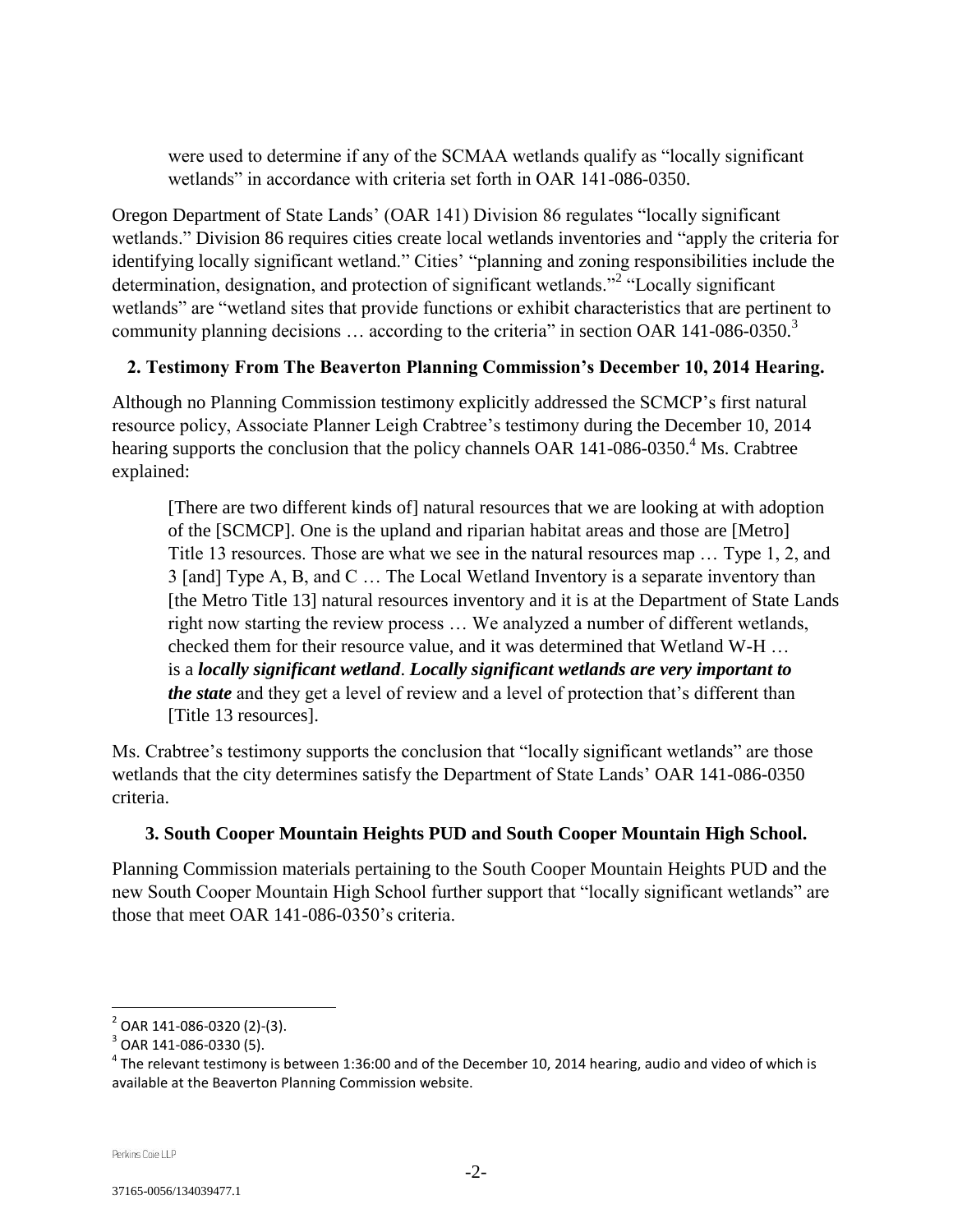The Planning Commission's January 13, 2016 staff report for the South Cooper Mountain Heights PUD applies the SCMCP's first natural resources policy to the PUD application.<sup>5</sup> The report's relevant section says:

The most current draft of the South Cooper Mountain Annexation Area (SCMAA) Local Wetland Inventory (LWI) (September 2015) *identifies a locally significant wetland on the project site* as Wetland W-H … This Wetland covers approximately 10.79 acres, and has *diverse wildlife habitat, intact fish habitat, degraded water quality and degraded hydrologic control* as determined through the Oregon Freshwater Wetland Assessment Method (OFWAM).The SCMAA LWI is pending adoption into Volume III (Statewide Planning Goal 5 Resource Inventory Documents) of the Comprehensive Plan.

The above, in particular the bolded material, shows that "locally significant wetland" in the SCMCP's first natural resource policy refers to wetlands that satisfy OAR 141-086-0350's criteria. The bolded passages are the Planning Commission's explicit application of the OFWAM wetland assessment criteria, which are also the basis of OAR 141-086-0350's criteria (see (4) below).

Moreover, during the application process for the new South Cooper Mountain High School, the Planning Commission requested from the school district "additional information on a number of topics," one of which was the new high school's encroachment on "Wetland W-A," a "locally significant wetland."<sup>6</sup> The Beaverton School District's June 10, 2015 "Response to Planning Commission Topics" discusses the South Cooper Mountain Local Wetlands Inventory and Wetland W-A. It explains: $^7$ 

Wetland W-A was designated as *locally significant* in the LWI report, though the City of Beaverton has yet to adopt this wetland as a Goal 5 resource into their Comprehensive Plan. As such, there is no Goal 5 protection of this wetland.

The Planning Commission's May 27, 2015 staff report applies the SCMCP's first natural resource policy to the school district's application.<sup>8</sup>

<sup>&</sup>lt;sup>5</sup> The report is available at the Beaverton Planning Commission website.

<sup>&</sup>lt;sup>6</sup> See Footnote 5.

 $<sup>7</sup>$  Document available at Beaverton Planning Commission website.</sup>

 $^8$  See page 29, document available at Beaverton Planning Commission website.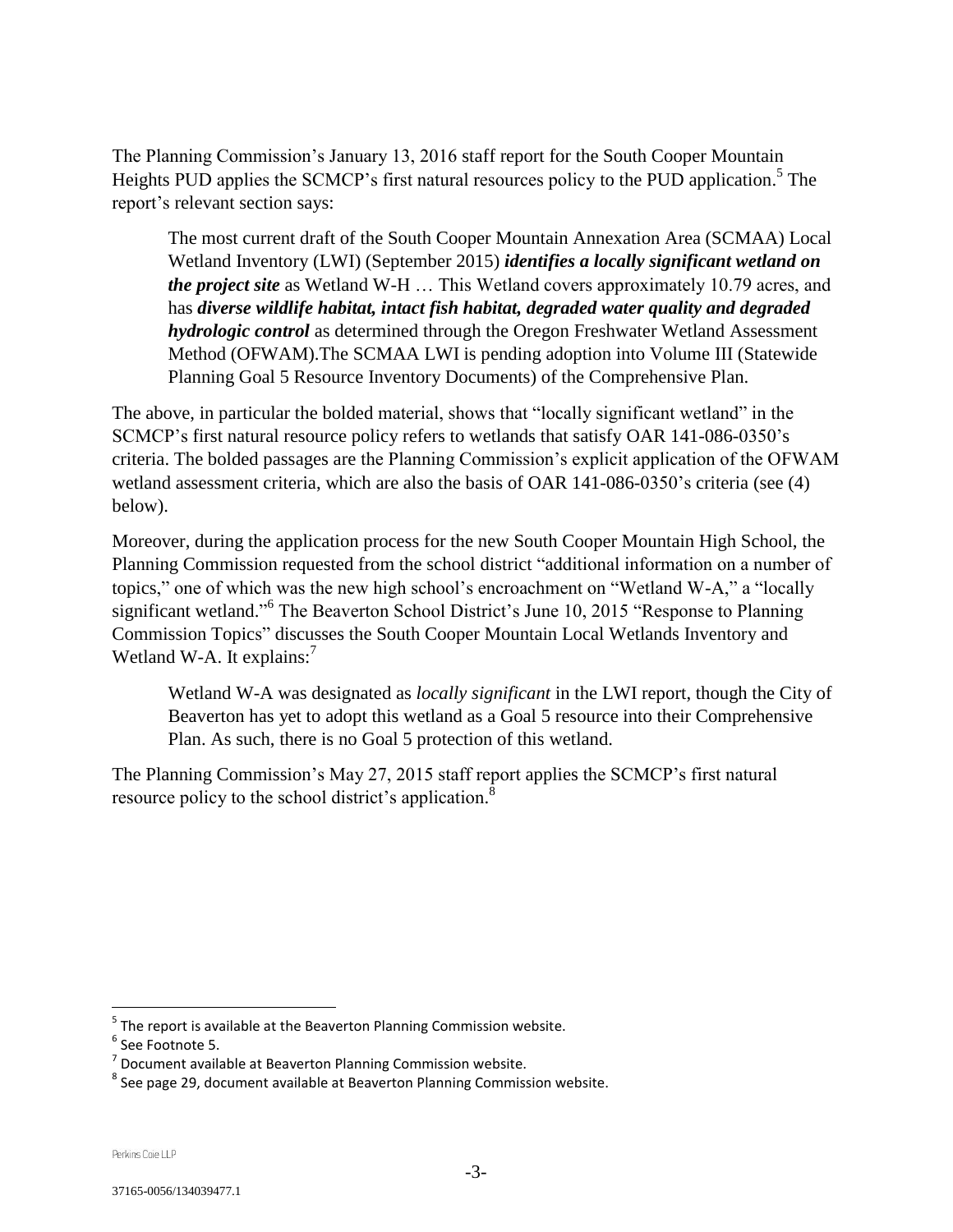#### **4. OAR 141-086-0350's "Locally Significant Wetland" Criteria**

A city *must* identify a wetland as "locally significant" if  $\theta$ :

(a) it meets the Oregon Freshwater Wetland Assessment Methodology's (OFWAM) standards for "Diverse" wildlife habitat, "Intact" fish habitat, "Intact" water quality function, or "Intact" hydrologic control function; or

(b) it "occurs within a horizontal distance less than one-fourth mile from a water body listed by the Department of Environmental Quality as a water quality limited body (303 (d) list), and [OFWAM describes] the wetland's water quality function" as intact" or "impacted or degraded;" or

(c) it contains one or more "rare plant communities," which are (per OAR 141-086- 0330 (7)): "relictual, uncommon or unique in Oregon, determined by number of occurrences and threats following national heritage program criteria;" or

(d) it's "inhabited by any species listed by the federal government as threatened or endangered, or listed by the state as sensitive, threatened or endangered, unless the appropriate state or federal agency indicates that the wetland is not important for the maintenance of the species;" or

(e) it "has a direct surface water connection to" a stream segment ODFW has mapped as "habitat for indigenous anadromous salmonids" and its fish habitat function, using OFWAM, is "intact" or "impacted or degraded."

A city *can* identify a wetland as "locally significant" if<sup>10</sup> it:

(a) "represents a locally unique native plant community," meaning it "contains the only representative of a particular native wetland plant community in the UGB/UUC" after the latter is inventoried, and performs "at least one of the following functions at the levels indicated below using OFWAM:

(A) its wildlife habitat descriptor is either "provides diverse habitat," or "provides habitat for some wildlife species;" or

(B) its fish habitat descriptor is either "intact," or "impacted or degraded"; or

(C) its water quality function descriptor is either "intact", or "impacted or degraded"; or

Perkins Coie LLP

<sup>&</sup>lt;sup>9</sup> OAR 141-086-0350 (2).

 $10$  OAR 141-086-0350 (3).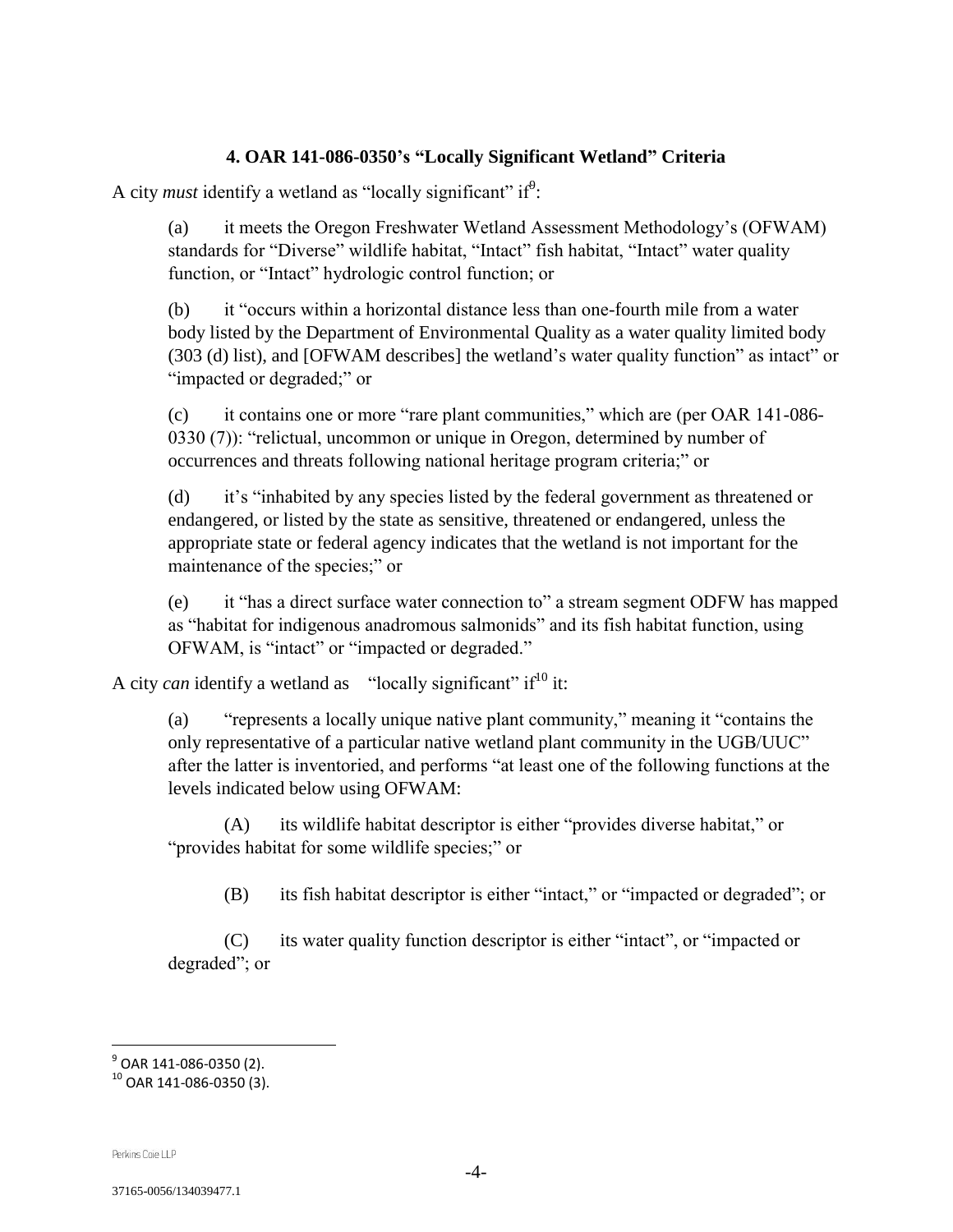(D) its hydrologic control function descriptor is either "intact", or "impacted or degraded …; or

(b) it's publicly owned and the OWFAM says it has "educational uses," and such a use by a school or organization is documented for the site.

A city *cannot* identify a wetland as "locally significant" if<sup>11</sup> it is:

(a) artificially created entirely from upland and is:

(A) created for the purposes of controlling, storing, or maintaining stormwater;

- or
- (B) is active surface mining or active log ponds; or

(C) is a ditch without a free and open connection natural waters of the state (as defined in OAR 141-085-0010 (9)) and which do not contain food or game fish (as defined in ORS 496.009); or

(D) is less than one acre in size and created unintentionally as the result of: (i) Irrigation water overflow or leakage; or (ii) Construction activity unrelated to compensatory mitigation for permitted wetland impacts; or

(E) is of any size and created for the purpose of wastewater treatment, cranberry production, farm or stock watering, settling of sediment, cooling industrial water, or as a golf course hazard;

(b) if they or portions of them are contaminated by hazardous substances, materials or wastes, meaning:

(A) The EPA's National Priority List or the DEQ's Inventory of Hazardous Substance sites documents the wetland as contaminated,

(B) under which circumstances only the portion of the affected wetland is excluded from the locally significant wetland analysis.

 $^{\rm 11}$  OAR 141-086-0350 (1)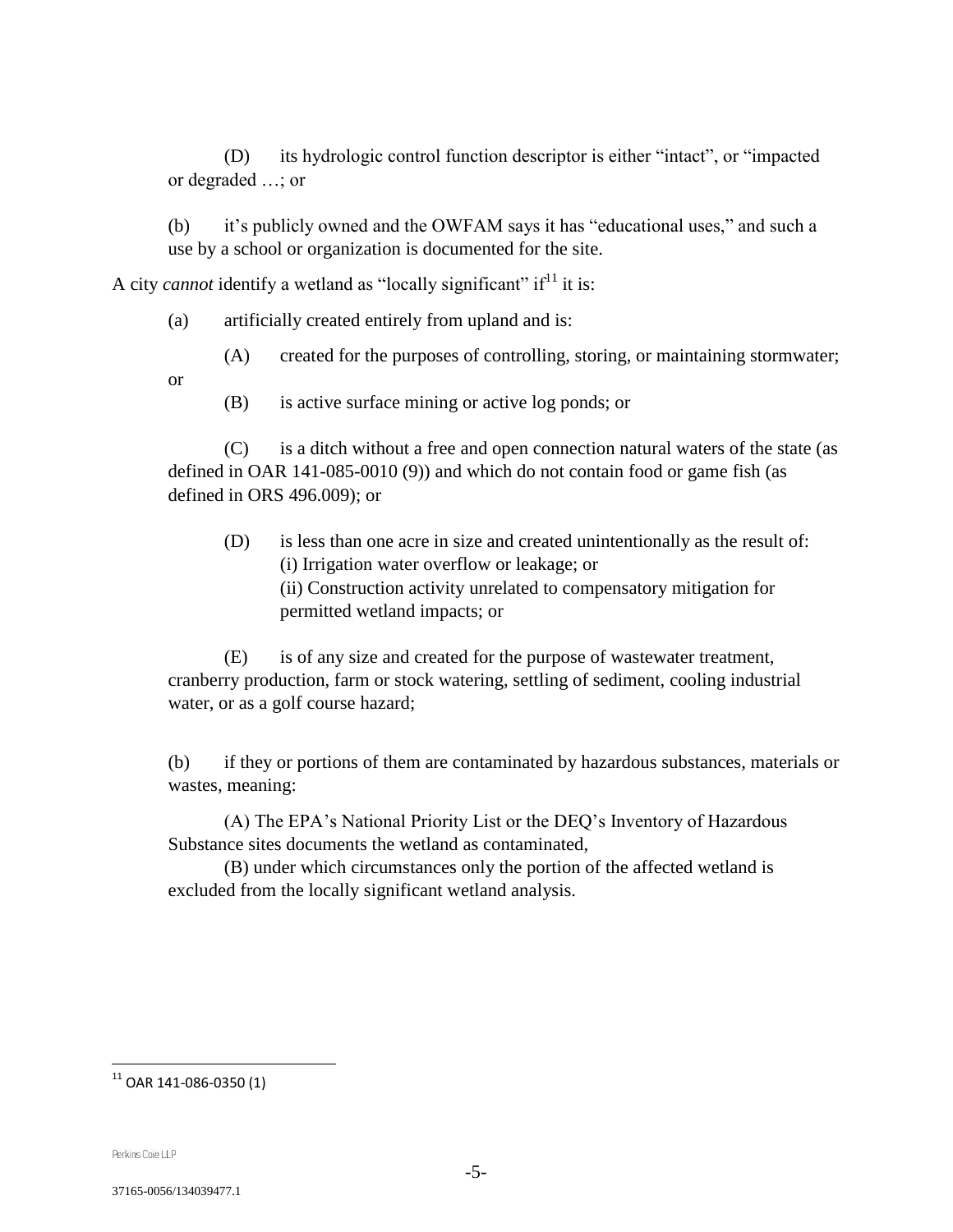## **5. OFWAM Significant Wetland Criteria<sup>12</sup>**

The OFWAM is a series of multiple choice questions. Tallying the answers determines the classification for each aspect of the resource.

- 1. Wildlife Habitat.
	- There are nine multiple choice questions.
	- A wetland provides "diverse wildlife habitat" if "a" is the answer to at least four of the multiple choice questions about it and "c" is the answer to no more than one.
	- A wetland provides "lost or not present" wildlife habitat if "c" is the answer to all nine questions.
	- A wetland provides "habitat for some wildlife species" if the answers to the multiple choice questions don't satisfy either of the above criteria.
- 2. Fish Habitat.
	- There are six multiple choice questions (one set of six for stream wetlands and another for lakes and ponds).
	- A wetland provides "intact" fish habitat if "a" is the answer to any three questions and "c" is the answer to no more than one.
	- A wetland provides "lost or not present" fish habitat if "c" is the answer to all questions.
	- A wetland provides "impacted or degraded" fish habitat if the answers to the multiple choice questions don't satisfy either of the above criteria.
- 3. Water Quality.
	- There are six multiple choice questions.
	- A wetland's water-quality is "intact" if "a" or "b" is the answer to the first question, "a" is the answer to questions two and three, and "a" or "b" is the answer to any other question.
	- A wetland's water-quality is "lost or not present" if " $c$ " is the answer to four of six questions.
	- A wetland's water quality is "impacted or degraded" if the answers to the multiple choice questions don't satisfy either of the above criteria.

 $12$  The multiple choice questions and assessment methodology are available here: [https://www.oregon.gov/DSL/WETLAND/docs/OFWAM.pdf.](https://www.oregon.gov/DSL/WETLAND/docs/OFWAM.pdf) Pages 49 to 70 contain the relevant sections.